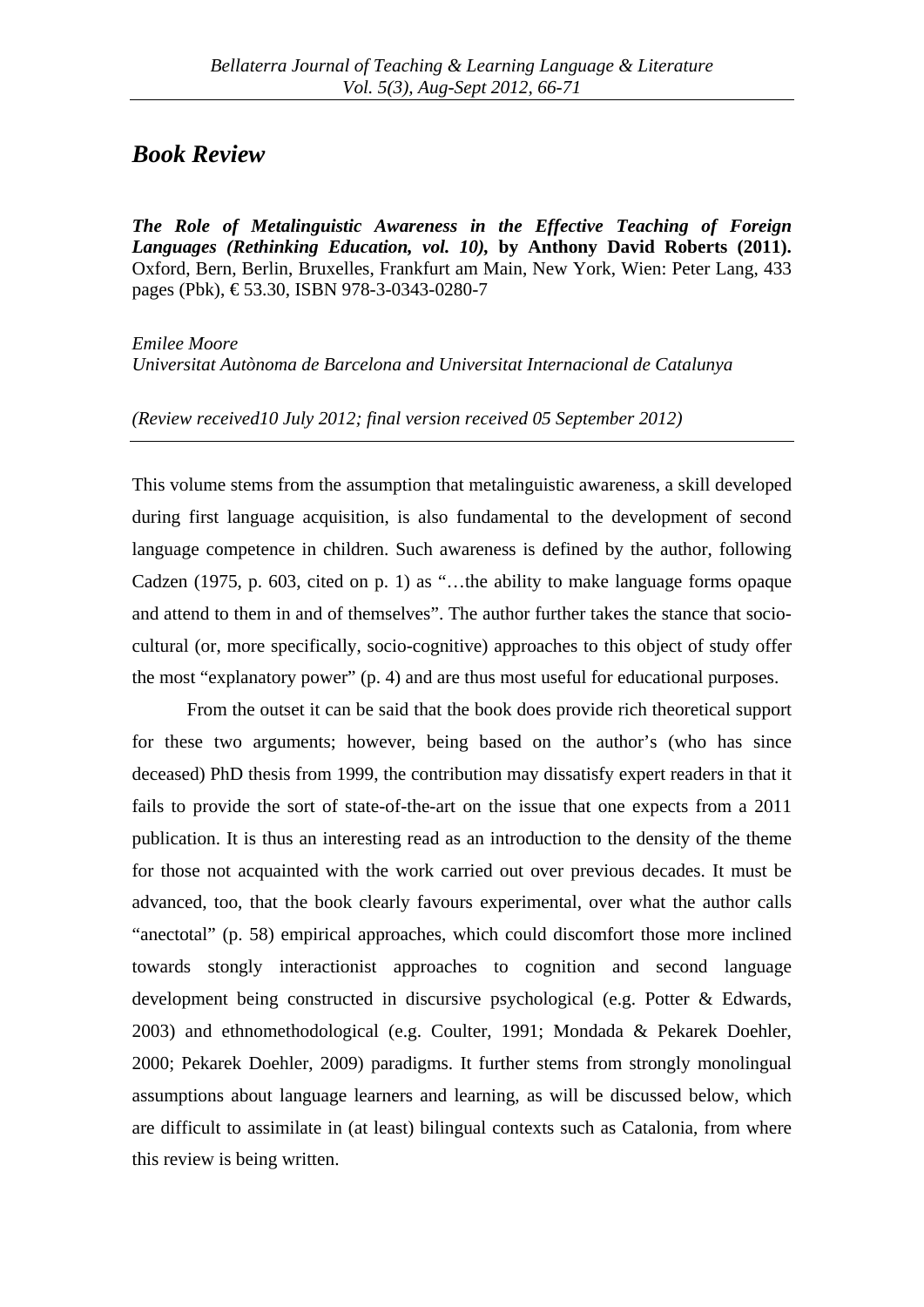The book begins, in chapter one, by overviewing different and competing models of metacognitive and metalinguistic processes. In doing so, the author constructs a critique against nativist and constructivist/piagetian paradigms (which is not always immediately evident to the reader due to the complexity of bibliographical references included) in order to position himself as a socio-culturalist in the vygotskian tradition. Summing up the debate, as the author explains, there does exist certain consensus regarding the definition and function of meta-skills, such as regulating one's conscious attention, or planning and monitoring one's linguistic production. However, there are also significant differences; for example, regarding the relationship between metalinguistic and metacognitive processes and in terms of whether metalinguistic skills are considered simply a domain-specific application of more general metacognitive skills or not (for Vygotsky the former is a precondition for, thus obviously not a simple application of, the latter). There is also debate in terms of how the origin of these processes is conceptualised as being either maturational or socially interactive (for Vygotsky it is clearly the latter).

In chapter two, the author continues to develop his arguments in favour of or against the psychological models of cognition introduced in chapter one by looking more specifically at the relationship between the development of metalinguistic skills, first language learning and cognitive development. For readers familiar with Vygotsky's work, the conclusions presented by the author are quite apparent: a) that children initially interact (and repair their interactional moves) by attending primarily to communicative goals rather than to linguistic forms; b) that less indexicalised or contextually rich uses of languages encountered by children (e.g. the written word) force them to progressively "disembed language, to become aware that it is (explicit) choices made in the linguistic encoding of the message […] that determines meaning" (p. 92); and c) that the development of such metalinguistic ability is also the embryo of specifically human ways of thinking, in that the ability of the child to disembed, reflect upon and control language – as the quintessential tool of thought – also paves the way for the ability to disembed, reflect on and control thought.

Chapter three strengthens these arguments by focussing more specifically on the development of first language literacy as a decisive transformation for the development of metalinguistic and metacognitive functions. The chapter then continues by turning the argument towards the relationship between first language metalinguistic awareness and second language development. Two positions are put forward by the author in this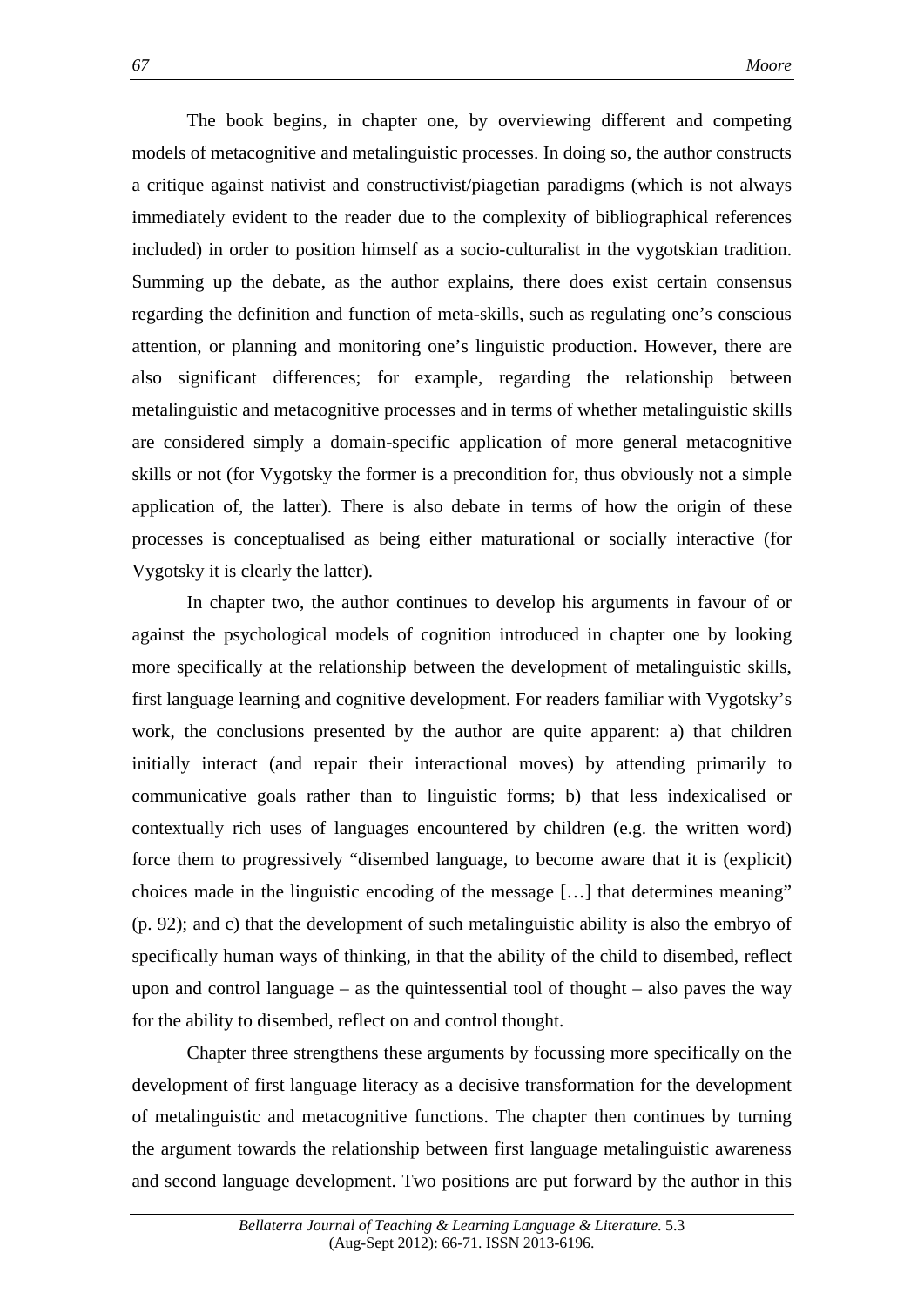regard, which could be rather problematic. On the one hand, the author argues that while the metalinguistic function is important to first language development, it is probably even more so for second language and, in particular, foreign language development. The author presumably bases this claim on the understanding that (classroom) learning of second or foreign languages is inherently context-poor – an argument that is increasingly being challenged by contemporary didactic approaches (e.g. content-rich language learning [CRLL], content and language integrated learning [CLIL]). On the other hand, the author argues that metalinguistic awareness developed for the first language is a *pre-requisite* for second and foreign language acquisition and a predictor of aptitude. This strongly monolingual position is seriously challenged by the reality that the majority of the world's population speaks more than one language from infancy (i.e. before developing literacy), and also by the wealth of research demonstrating that the unique competence of these people involves the interconnection and *simultaneous* development of languages and language skills (e.g. Hall, Cheng & Carlson, 2006; Lüdi & Py, 2009).

The focus of chapter four is the variability of metalinguistic skills among school children in terms of their ability to consciously monitor and attend to linguistic input and output. The author relates such variable metalinguistic skills to differences in the semiotic experiences of children and their exposure to discourse modes which "aid or hinder" (p. 161) their transition to school language styles. He further relates this exposure to variables such as the social class of children's families – "the most significant social structure impacting upon the emergence of metalinguistic processes" (p. 184) – in adopting Bernstein's theory of codes. In doing so, he critically rebuts what he sees as misconceptions of this approach in the literature – in particular with reference to the notions of 'restricted' and 'elaborate' codes and the 'cognitive deficit' and 'cognitive difference' hypotheses. He claims that Bernstein's work, in fact, helps understand how children all start out with the same underlying language competence, and how differences in their metalinguistic awareness at later developmental stages may be explained in social terms by contemplating their different exposure to "restricted codes of largely implicit meanings" (p. 183) which provide "less opportunity to organise those linguistic items into a system of relevant options" (p. 184). Towards the end of the chapter, the author introduces the implications of such social differences in the development of metalinguistic skills for formal schooling, where elaborate language forms and the ability to consciously attend to language are predicated.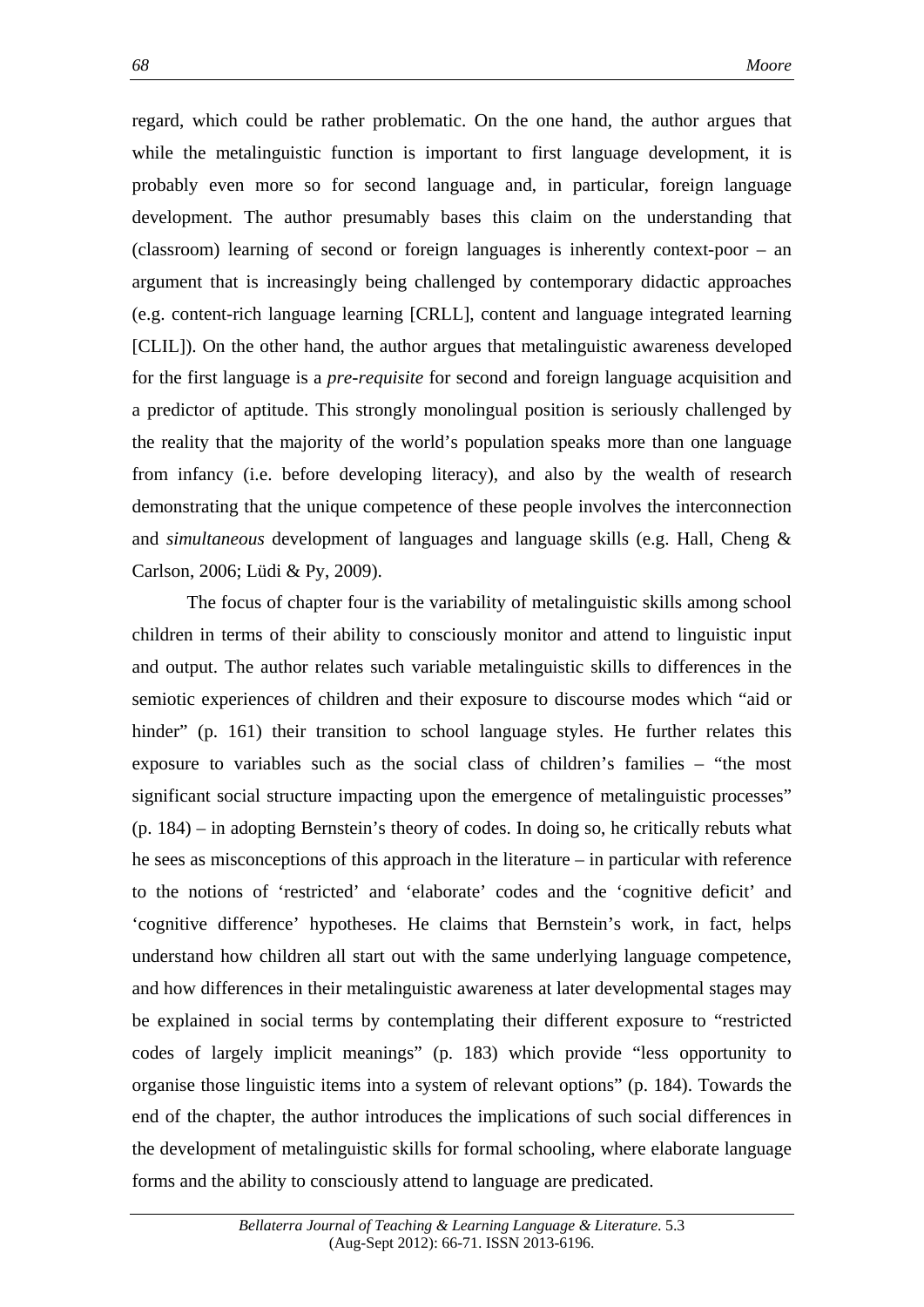From here, for the remainder of the book (chapters 5-8), the author takes a more pedagogical stance by exploring curricular implications of the theoretical model developed in the previous four chapters. As he discusses in chapter five, the role of metalinguistic awareness in children's school development – and thus the need or not for explicit treatment of language in the curriculum – has generated much interest amongst educational authorities in the UK (and elsewhere). Taking the stance that by reflecting on what s/he already knows a child is able to develop towards what they do not, on the one hand, and that some children have few opportunities for such reflection outside of school, on the other, the author argues very much in favour of including of knowledge about language (KAL) in the school curriculum. This KAL should stem from the idea of language learning as 'semiotic apprenticeship' (following Wells) or 'functional variation' (following Halliday), draw on the contrastive analysis of what a child does and does not know, and include both top-down (e.g. contextual awareness of audience, purpose, understanding of message gist, genre, speech act, utterance or paragraph organisation) and bottom-up (e.g. syntax, intonation, word forms) attention to language. It is further implied in the chapter, as it is elsewhere in the book, that the ability to explicitly attend to the first language is useful for the *later* development of second or foreign language skills.

Chapters six and seven retake the discussion initiated in chapter three by focusing more specifically than elsewhere in the book on the differences between second and foreign language development and with first language processes. In doing so, they also return to the socio-cognitivist critique of nativist or 'communicative' (in the Krashen paradigm) approaches to foreign language pedagogy introduced at the start of the book, in that they fail to include the explicit focus on form necessary, in the author's view, to the development of target language (i.e. native-like) proficiency. However, like the book as a whole, these chapters fail to take into account perspectives on language acquisition that have also developed within the socio-cognitivist paradigm (e.g. Cook 1991, 2007; Hall, et al. 2006), and beyond, questioning taken-for-granted understandings of second language competence. The latter authors strongly critique idealisations of monolingual competences – such as those implicit in this book – that fail to account for the unique competences of plurilingual individuals. In focusing their discussion on 'communicative' foreign language pedagogical approaches based on nativist premises (e.g. early bilingual immersion approaches in which all language learning was assumed to be implicit and incidental), these chapters also fall short of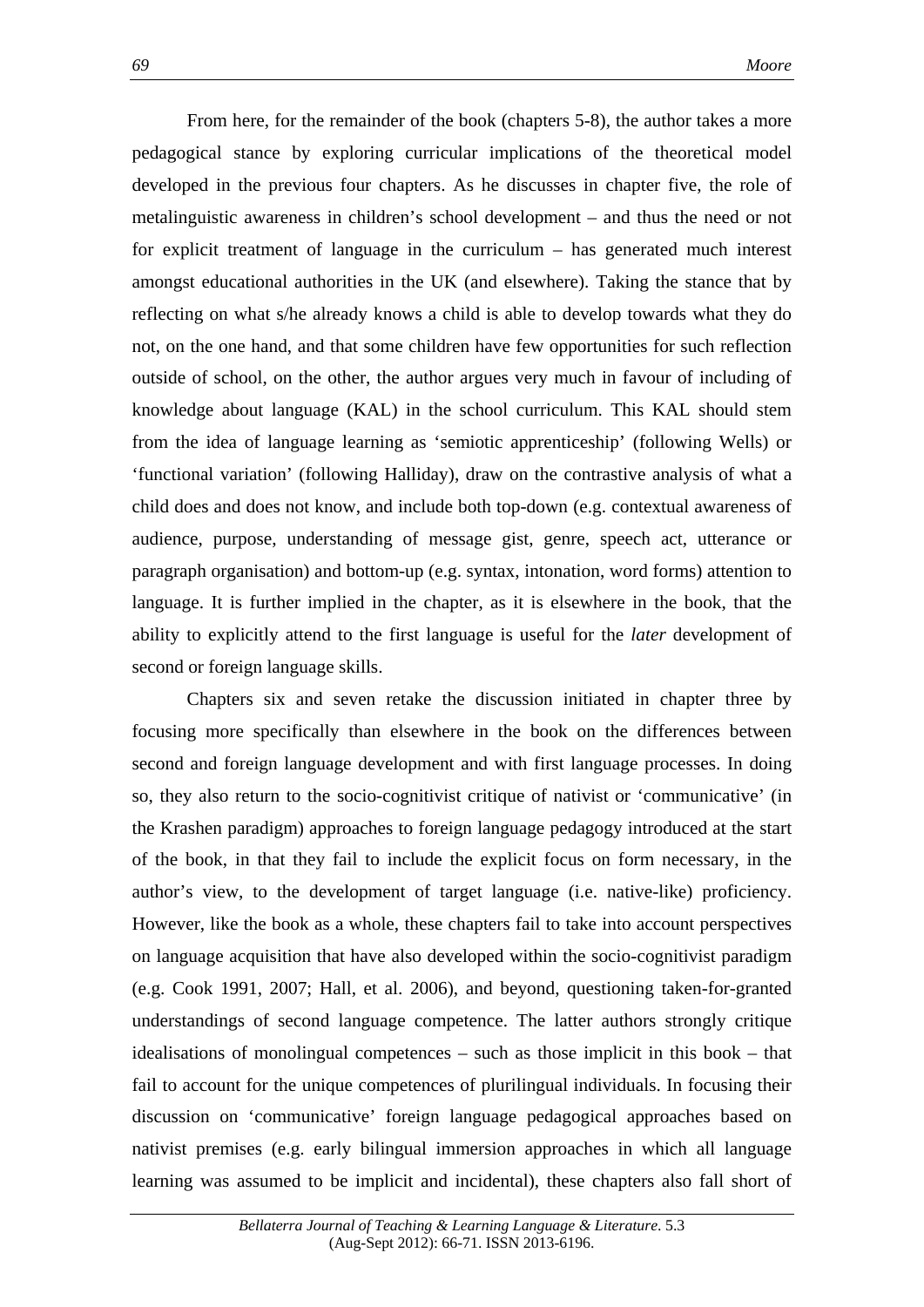reflecting current didactic approaches in which the differences between first, second and foreign language learning are arguably diluted (e.g. recent CLIL approaches in which exposure to target language in context is enhanced and in which both content and language are attended to as objects of teaching and learning).

These significant issues aside, chapters six and seven are slightly more illustrative of classroom reality than previous ones in that they include excerpts (in all but one case borrowed from other researchers) of actual classroom interaction in order to exemplify what the author sees as beneficial attention to language form as it emerges in interaction (e.g. instructional and collaborative dialogue). Furthermore, the author argues in favour of task-based and dialogical pedagogical approaches as a favourable context for second and foreign language development – an argument that would be in line with current didactic approaches and more strongly interactionist socio-cultural research than that presented in this book (e.g. Mondada & Pekarek, 2004).

Summing up, the book provides a sound, if dense and slightly out-dated, introduction to the theme of metalinguistic awareness from a socio-cognitivistic perspective and raises interesting issues for curriculum development and teaching practice. Being highly theoretical, however, it lacks a more ecological edge that takes classroom interaction as the starting point for exploring how the development of metalinguistic awareness and second/foreign language skills can be usefully accomplished by teachers and learners. Such an approach would arguably provide a more powerful descriptive basis for critical reflection and explanation of classroom reality for language teaching practitioners than the author has achieved.

## **References**

- Cook, V. (1991). The poverty-of-the-stimulus argument and multi-competence. *Second Language Research*, 7 (2), pp. 103-117.
- Cook, V. (2007). The nature of the L2 user. *EUROSLA Yearbook*, 7, pp. 205-220.
- Coulter, J. (1991). Cognition: Cognition in ethnomethodological mode. In: Button, C. (ed.), *Ethnomethodology and the Human Sciences.* Cambridge: Cambridge University Press, pp. 176 – 196.
- Hall, J. K., Cheng, A. & Carlson, M. T. (2006). Reconceptualising multicompetence as a theory of language knowledge. *Applied Linguistics*, 27 (2), pp. 220-240.
- Lüdi, G. & Py, B. (2009). To be or not to be … a plurilingual speaker. *International Journal of Multilingualism*, 6 (2), pp. 154-167.
- Mondada, L. & Pekarek Doehler, S. (2000). Interaction sociale et cognition située: Quels modèles pour la recherche sur l'acquisition des langues, *AILE*, 12, pp. 81- 102.